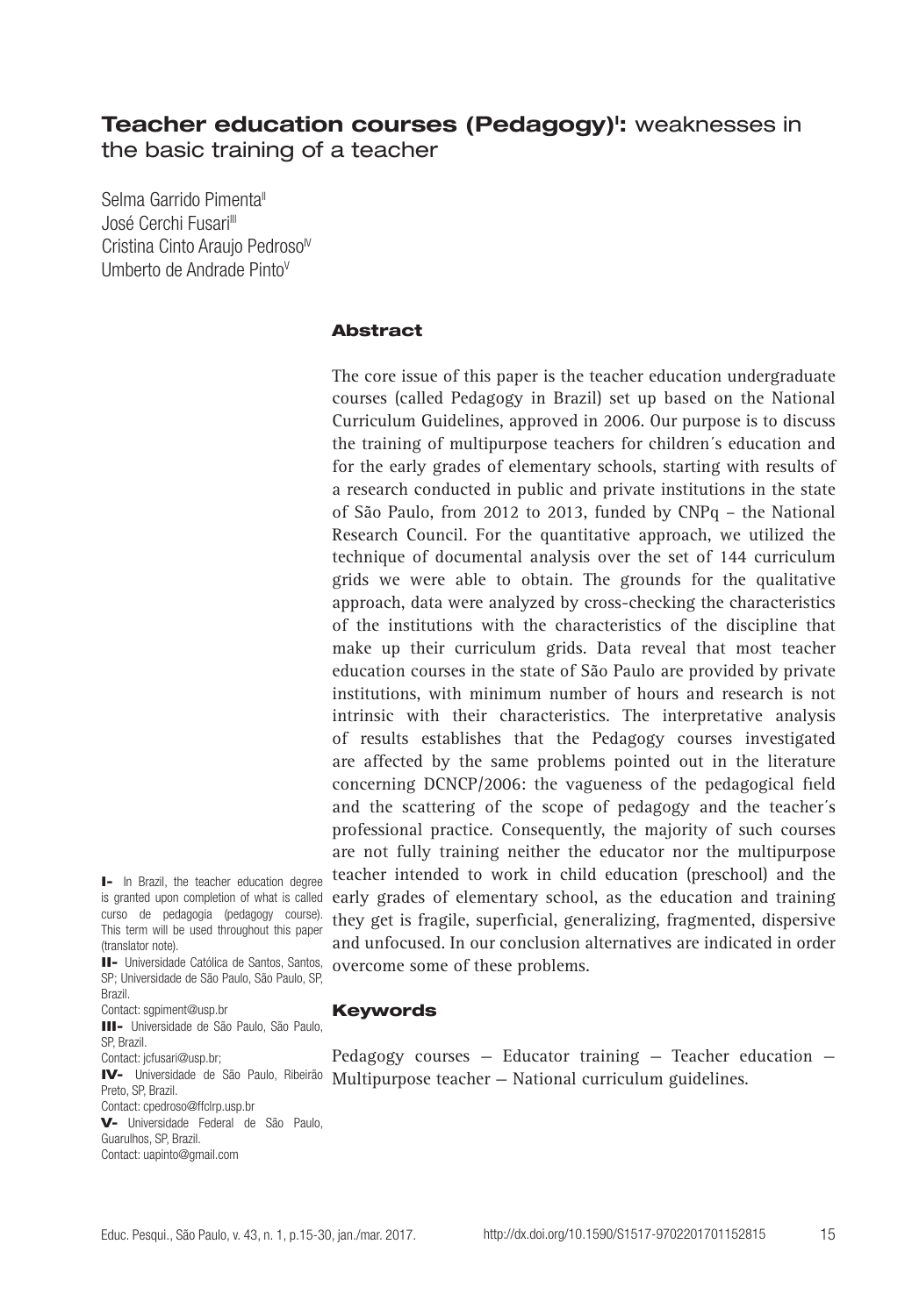# *Os cursos de licenciatura em pedagogia: fragilidades na formação inicial do professor polivalente*

Selma Garrido Pimenta<sup>1</sup> José Cerchi Fusari<sup>II</sup> Cristina Cinto Araujo Pedroso<sup>III</sup> Umberto de Andrade Pinto $W$ 

#### *Resumo*

*O artigo tem como questão central os cursos de pedagogia organizados a partir das Diretrizes Curriculares Nacionais de 2006. Seu objetivo é discutir a formação de professores polivalentes para a educação infantil e para os anos iniciais do ensino fundamental oferecida nesses cursos, a partir dos dados de pesquisa realizada em instituições públicas e privadas do estado de São Paulo, no período de 2012 a 2013, com apoio do CNPq. Para a abordagem quantitativa, foi utilizada a técnica de análise documental do conjunto das 144 matrizes curriculares obtidas. Como base para a abordagem qualitativa, os dados foram analisados a partir do cruzamento entre as características das instituições e as características das disciplinas que compõem suas matrizes curriculares. Os dados mostram que a maioria dos cursos de pedagogia no estado de São Paulo são oferecidos por instituições privadas, com cargas horárias mínimas e que não têm a pesquisa como inerente às suas características. A análise interpretativa dos resultados evidencia que os cursos de pedagogia estudados refletem os mesmos problemas apontados na literatura da área sobre as DCNCP/2006: a indefinição do campo pedagógico e a dispersão do objeto da pedagogia e da atuação profissional docente. Consequentemente, esses cursos, em sua maioria, não estão formando nem o pedagogo e, tampouco, um professor polivalente para a educação infantil e anos iniciais do ensino fundamental, pois sua formação se mostra frágil, superficial, generalizante, fragmentada, dispersiva e sem foco. Na conclusão são apontados possíveis caminhos para superar alguns desses problemas.*

I- Universidade Católica de Santos Santos, SP; Universidade de São Paulo, São Paulo, SP, Brasil. Contato: sgpiment@usp.br II- Universidade de São Paulo, São Paulo, SP, Brasil. Contato: jcfusari@usp.br; III- Universidade de São Paulo, Ribeirão Preto, SP, Brasil. Contato: cpedroso@ffclrp.usp.br; IV- Universidade Federal de São Paulo, Guarulhos, SP, Brasil. Contato: uapinto@gmail.com

#### *Palavras-chave*

*Cursos de pedagogia — Formação de pedagogos — Formação de professores — Professor polivalente — Diretrizes curriculares nacionais.*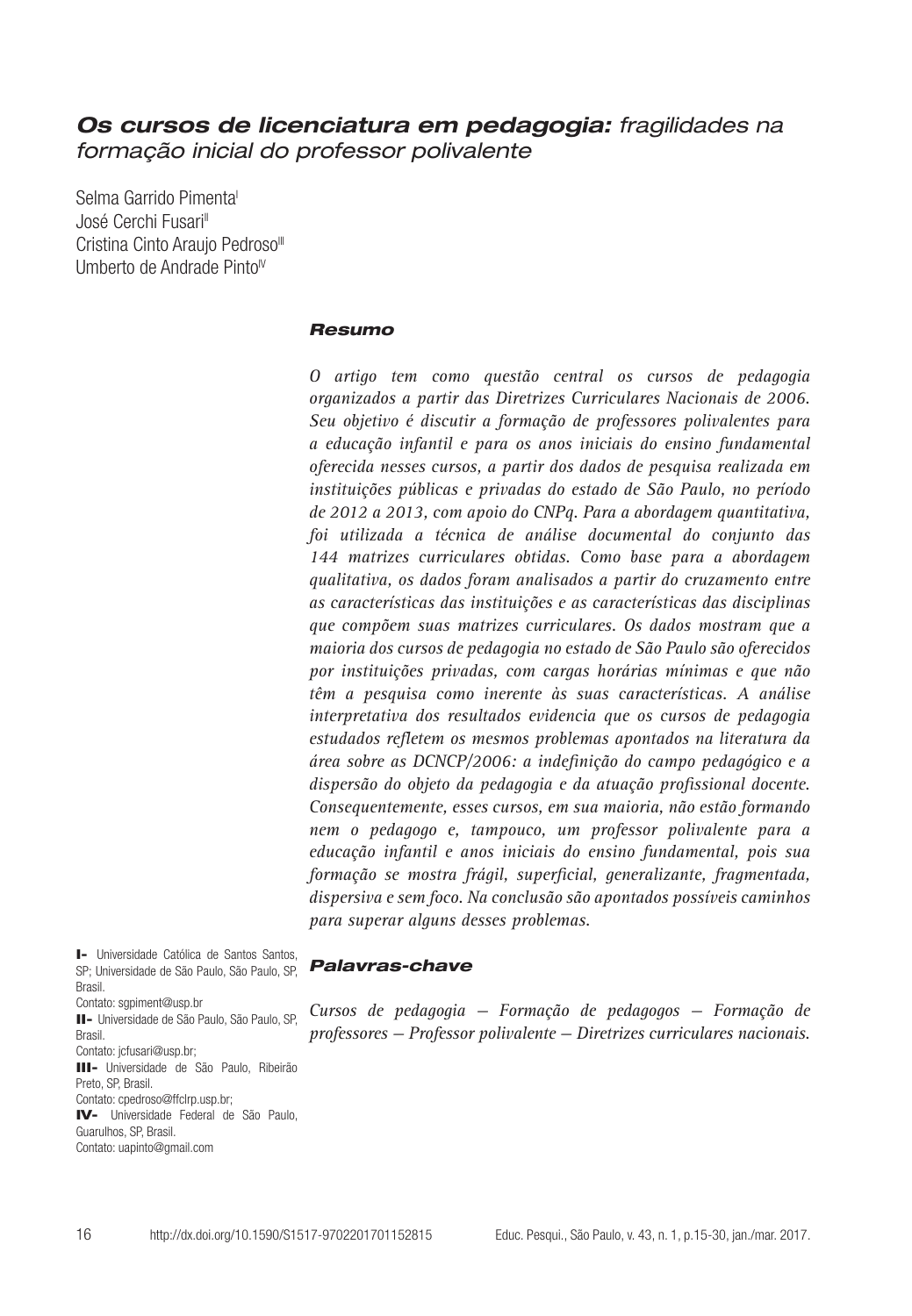#### Introduction

This paper discusses the education of multipurpose teachers in Brazil, intended to work in child education (preschool) and in the early grades of elementary school. Such education is provided by what is called in Brazil *curso de Pedagogia*, literally "pedagogy undergraduate courses". Our aim is to contribute with the formulation of proposals that will improve the basic training of teachers and the learning by children, youths and adults that attend public schools providing general education.

The discussion is undertaken following the results of the research called *Teacher training for Child Education and the early grades of Elementary School: curriculum review of the Pedagogy Undergraduate Courses in public and private institutions in the State of São Paulo*, conducted between 2012 and 2013, with the involvement of researchers from different higher-education institutions in Brazil<sup>1</sup>. Such study had the purpose of analyzing the teacher education courses provided by public and private institutions in the state of São Paulo by means of their curriculum grids<sup>2</sup>.

The term "multipurpose" refers to a teacher working in the early grades of schooling, a kind of work by such professional that goes back to the origins of the so-called "normal school" of secondary level, in the late 19th century, whose purpose was to train the teacher would teach children the basic disciplines (subjects): the native Portuguese language

2- Principal researchers were Selma Garrido Pimenta and José Cerchi Fusari – USP/Gepefe and the executive coordinators were professors Cristina Cinto Araujo Pedroso (FFCLRP/USP) and Umberto de Andrade Pinto (Unifesp/Guarulhos). The following researchers also cooperated: Idevaldo da Silva Bodião (UFCE); Isaneide Domingues (Municipal Education Authority - São Paulo); Karina de Melo Conte (Centro Universitário Claretiano de Batatais), Lenilda Rego Albuquerque Rego (UFAc); Ligia Paula Couto (UEPG); Maria Marina Dias Cavalcanti (UECE); Marineide de Oliveira Gomes (Unifesp/Guarulhos); Naldeli Fontes (UMC); Noeli Prestes Padilha Rivas (FFCLRP/USP); Simone Rodrigues Batista (Universitary Center Monte Serrat – Unimonte – Santos); Valéria Cordeiro Fernandes Belletati (IFSP); Vanda Moreira Machado Lima (Unesp/Presidente Prudente) and Yoshie Ussami Ferrari Leite (Unesp/Presidente Prudente).

(literacy), history, geography, science, and mathematics. This word is no longer mentioned in the Brazilian legislation associated with the issue, including the 2006 National Curriculum Guidelines (GCN) for the pedagogy course. However, the aim of educating those who will teach the above mentioned basic disciplines in the early grades remains, and in the Brazilian school reality, teachers still work as "multipurpose" professionals.

Higher education for such teachers is recent in Brazil (1996). Formerly, there was a secondary-level training known as the "normal school", set up when the country was still member of an Empire (led by Portugal), and, later on, as a qualification called "*magistério*" (teaching) of secondary level, introduced in the 1970´s under military ruling (CORTESE; FUSARI, 1989). Upgrading the training of these teachers to the higher-education level was a victory of the struggles undertaken by educators and researchers in the area by the early 1980´s. The Act of Guidelines and Grounds for the National Education (LDBEN), of 1996, partly includes this claim in its article 62:

> Teacher education for basic schooling shall be carried out on higher level, through a license-awarding degree, with full undergraduate skills, by universities and other higher-education institutions, accepted as the minimum training *to be a teacher in preschool and in the five (5) first grades of basic schooling,* the one provided on secondary level as in the normal category (Wording of Act No. 12,796, of 2013) (BRAZIL, 1996).

Although the possibility of teacher training on secondary level, most states terminated such courses and higher-education teacher training became widespread through the Pedagogy courses (PINTO, 2002).

Since then, a heated debate around the National Curriculum Guidelines took place along ten years. The confrontation among

<sup>1-</sup> Complete data from this study are found in the report sent to CNPq and partially presented in the XVII National Meeting of Didactics and Teaching Practice (Endipe), which took place in Fortaleza, November, 2014.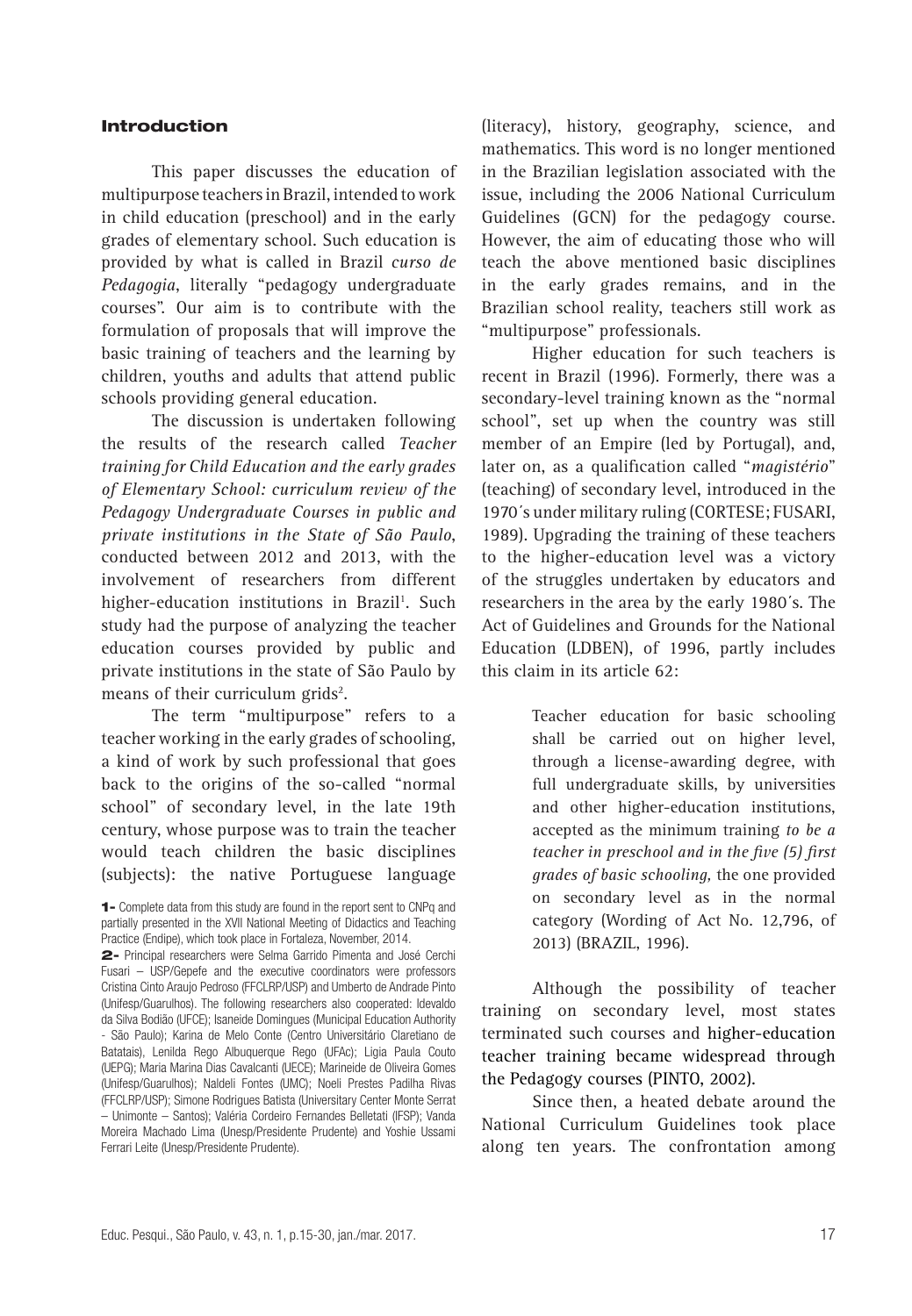educational researchers caused stalemates resulting from disagreements regarding the epistemological understanding of Pedagogy as a field of knowledge, and consequently, of the professional to be trained by such course: an educator (meaning a pedagogue) and/or a teacher? (SAVIANI, 2007).

As the DCN were enacted for the Pedagogy undergraduate course in 2006, it did not manage to pacify the antagonistic positions arising from the disagreements and eventually it became official as a crucial role in teacher training for the early grades of basic school and preschool(PINTO, 2011).

However, such training is expanded, as can be seen in its article 4:

> [...] The course of Pedagogy that provides a degree and a license is intended for the education of teachers so that they can perform their function in Child Education and in the early grades of elementary school, in high-school when it is a Normal school, in Professional Education for the area of services and school support and in other areas in which pedagogical knowledge is required.

> Single paragraph. Teaching activities also include the participation in organizing and managing of educational systems and institutions, encompassing:

> I - planning, execution, coordination, follow-up and assessment of tasks that belong to the Education sector; II planning, execution, coordination, followup and assessment of non-schooled educative projects and experiences; III – production and dissemination of scientific/ technological knowledge in the educational field, in schooled or non-schooled contexts (BRAZIL, 2006).

As a result, there is a large professional field where the Pedagogy undergraduate can work which significantly exceeds the teaching activity, especially when the idea is to prepare

such teacher for the area of educational management and the work in non-schooled environments.

Research data show that wide spectrum adversely affects the education of the educator/ pedagogue as a multipurpose teacher to work in preschool and in the early grades of elementary school, as data corroborate the studies by Gatti and Barreto (2009); Leite and Lima (2010); Libâneo, (2010).

Based on these results, we expect to contribute with the assessments of the recent historical experience in Brazil, that is, education on higher level for such professionals.

When the research began in 2012, the state of São Paulo had 283 Pedagogy courses, according to e-MEC<sup>3</sup>system. However, after looking at the webpage of the institutions we found that in thirty (30) of them the courses were not being provided, therefore, in fact, only 253 courses were in operation. Upon searching the curriculum grids in the websites of the institutions, we observed that such information was not available. Attempts to get the curriculum grids by e-mail yielded a poor response. Thus, the research sample gathered 144 curricular grids from the pedagogy courses provided by both public and private institutions in the state of São Paulo. Out of them, 137 made available the list of discipline and their respective number of hours, and seven (7) made only the list of disciplines available.

In order to analyze the curricular grids a instrument was devised to collect data and it had two parts, one with general data about the institution and the course provided, and the other with the categories that were defined upon the first reading of the grids.

Results demonstrated the insufficiency or even the inadequacy of the current pedagogy courses for the education of multipurpose teachers, since such education requires different types of knowledge: mastery of several areas

<sup>3-</sup> To obtain the list of courses from this system, after selecting *Busca Avançada* (advanced search), we looked at the status *Em atividade* (currently active).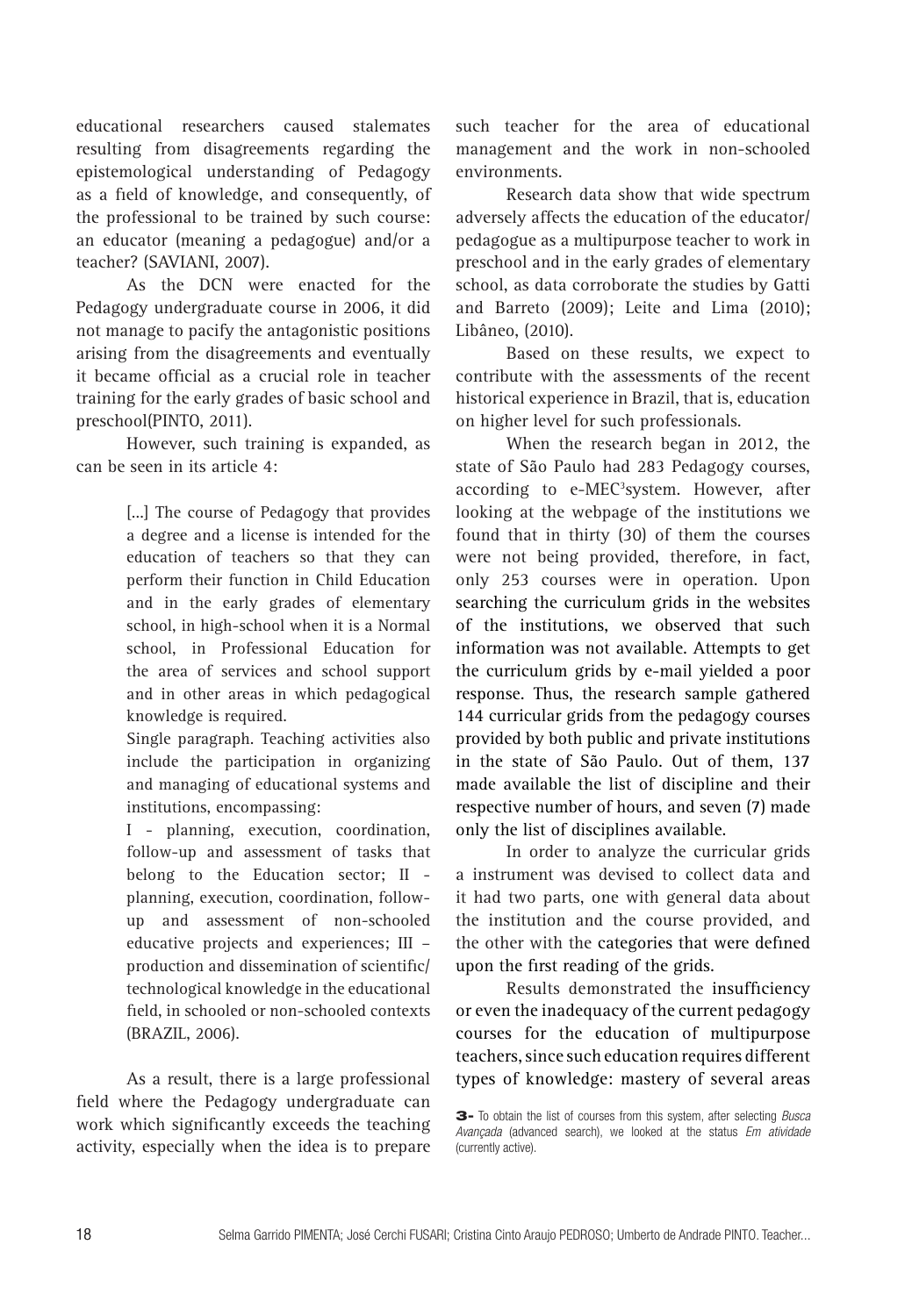of knowledge that make up the common basis of the national curriculum for the early grades of elementary school and preschool as well as the means and possibilities of teaching those contents, and also the identification of who are the individuals (children, youths and adults) that learn and develop in those educational and schooled environments. In particular, the individuals attending public schools which, nowadays, translate in their everyday lives issues affect and ail Brazilian society, strongly unequal, multifaceted and diversified. They also demonstrate that the education of pedagogues/educators in the state of São Paulo, is mostly fragile, superficial, generalizing, fragmented, dispersive and not focused on teacher education at all.

Hereinafter, data obtained from the analysis of the curricular grids will be presented together with a discussion about the major problems involving the training of pedagogues/educators in pedagogy courses according to the current National Curriculum Guidelines, of 2006. Although the research focused on the course as a whole, we chose to highlight the analysis of the basic training of the multipurpose teacher.

## The pedagogy courses in the state of São Paulo: a picture

In order to depict a possible picture of the pedagogy courses in the state of São Paulo, the 144 courses we investigated will be initially presented according to three categories: administrative nature (Table 1); academic organization (Table 2); and time to complete the course (Table 3).

Regarding the administrative nature, either private or public (federal, state or local level), we found that out of the total 144 courses in the study, 125 (86.8 percent) are provided by private institutions and only 19 (13.2 percent) by the public ones. Out of the latter, eight (8) are offered by state, two (2) by federal, and nine (9) by local institutions, as indicated in the table below:

**Table 1 –** Distribution of Higher-Education Institutions (HEI) according to their administrative nature.

| <b>Nature</b>  | No. of HEI | % of HEI |
|----------------|------------|----------|
| Private        | 125        | 86.80    |
| Public/Local   | 9          | 6.25     |
| Public/State   | 8          | 5.56     |
| Public/Federal | 2          | 1.39     |
| Total          | 144        | 100.00   |

Source: prepared by the authors.

Regarding the academic organization of HEI – University, Higher-Education Center or College – the 144 courses are sorted out as follows:

**Table 2 –** Distribution of HEI according to their academic organization.

| <b>Type</b>      | No. of HEI | % of HEI |
|------------------|------------|----------|
| University       | 26         | 18.06    |
| <b>HE Center</b> | 19         | 13.19    |
| College          | 99         | 68.75    |
| Total            | 144        | 100.00   |

Source: prepared by the authors.

Regarding the institution type, there are 99 courses (69 percent) that are provided by colleges, 19 (13 percent) by higher-education centers, and 26 (18 percent) by universities.

Data from the tables show that a significant majority of pedagogy couses in the state of São Paulo are provided by private institutions, adding up to 125 (86.80 percent), and by colleges and higher-education centers  $(118 = 82$  percent), in which the practice of research is not required by the legislation.

Table 3, as follows, displays the list of institutions according to their administrative nature and the time to complete the course in semesters.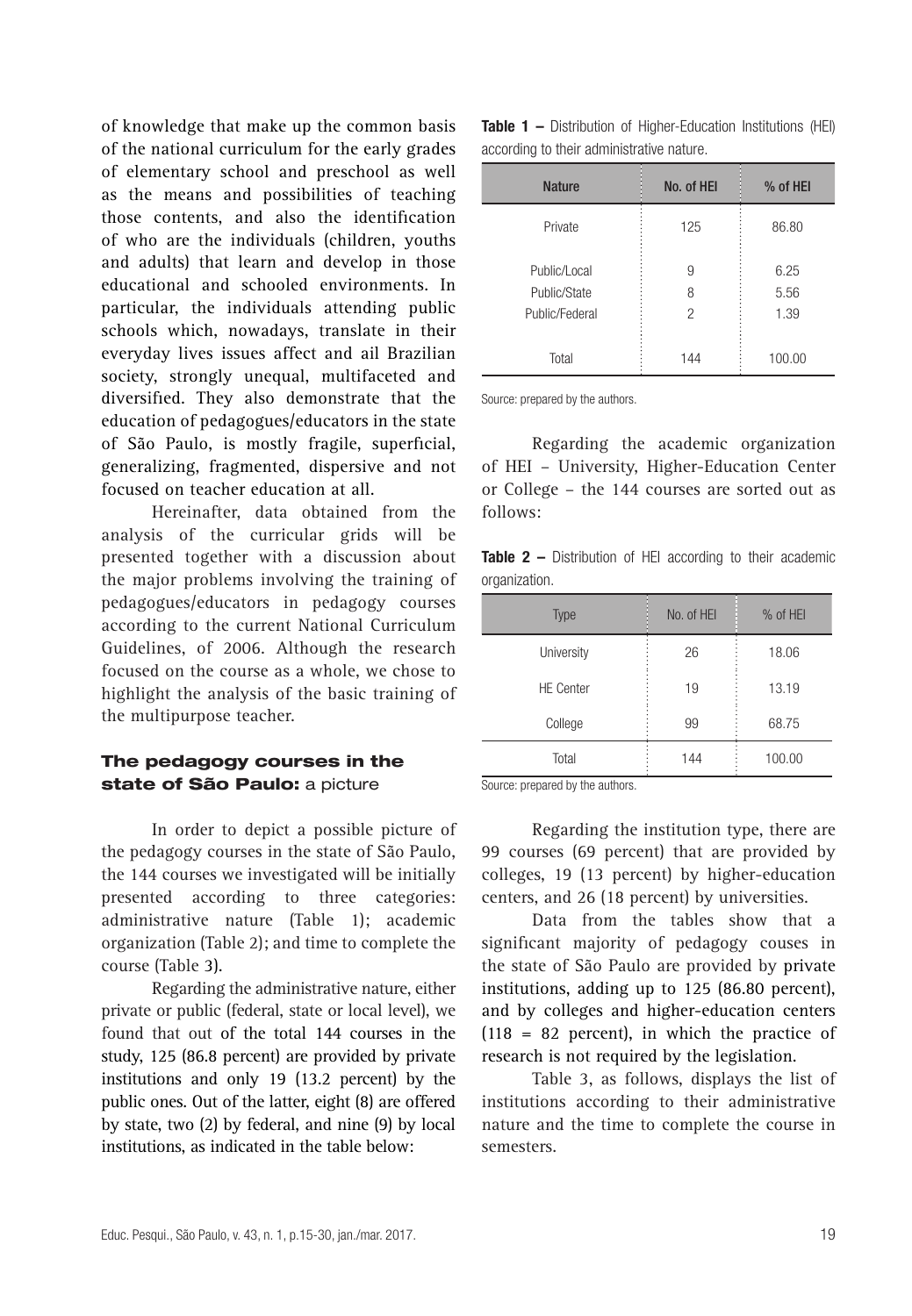|                                                | <b>Total HEI</b> | $%$ HEI | <b>Administrative nature</b> |         |                     |               |                     |               |                |      |
|------------------------------------------------|------------------|---------|------------------------------|---------|---------------------|---------------|---------------------|---------------|----------------|------|
| Time to complete course<br><b>In Semesters</b> |                  |         | <b>Public Federal</b>        |         | <b>Public State</b> |               | <b>Public Local</b> |               | <b>Private</b> |      |
|                                                |                  |         | No. IES                      | $\%$    | No. IES             | $\frac{0}{0}$ | No. IES             | $\frac{0}{0}$ | No. IES        | $\%$ |
| 06                                             | 47               | 32.6    | $---$                        | $- -$   |                     | $-- -$        | 03                  | 6.4           | 44             | 93.6 |
| 07                                             | 28               | 19.4    | $---$                        | $- - -$ | $- - -$             | $- - -$       | 01                  | 3.6           | 27             | 96.4 |
| 08                                             | 67               | 46.6    | $---$                        | ---     | 08                  | 12,0          | 05                  | 7.5           | 54             | 80.5 |
| 09                                             |                  | 0.7     | 01                           | 100.0   |                     |               |                     |               |                |      |
| 10                                             |                  | 0.7     | 01                           | 100.0   | $- - -$             | $- - -$       | $- - -$             | $- - -$       | $= -$          |      |
| <b>Total</b>                                   | 144              | 100.00  | 02                           | 1.4     | 08                  | 5.5           | 09                  | 6.3           | 125            | 86.8 |

**Table 3 –** Distribution of HEI according to the time to complete the course by administrative nature.

Source: prepared by the authors.

The table above shows that 47 courses (32.6 percent) are provided in six (6) semesters; out of them, 44 (93.6 percent) take place in private institutions. Added up to the 27 courses that are provided in seven (7) semesters by institutions of the same nature, it is seen that 71 courses offered by private institutions take no longer than three years or three years and a half, the minimum length required by Resolution CNE/CP No. 2/2002 (BRAZIL, 2002a)<sup>4</sup>. This total (71) is higher to the total amount of courses provided by private institutions in eight (8) semesters (54). Therefore, courses whose length is less than four (4) years prevail in the private institutions.

Among the public universities, only four (local level) provide a course that is three years or three years and a half long. In the fifteen (15) remaining courses, offered by public institutions, the time to obtain the degree is higher than eight (8) semesters (thirteen institutions are eight semesters long; and two out of nine take ten semesters). Therefore, their length is four years or longer.

Such data confirm the studies by Gatti and Barreto (2009), whose sample was 71 face-to-face pedagogy courses in the country, and by Libâneo (2010), whose sample was 25 pedagogy courses in the state of Goiás. The training of an educator/pedagogue in Barzil (and in São Paulo, with the 144 institutions herein analyzed) takes place, predominantly, in private institutions, most of them colleges and higher-education centers, in courses whose length is less than four (4) years (or eight semesters).

In the same direction, the study conducted by Leite and Lima (2010), which reviewed 1,424 pedagogy courses in Brazil, concludes that the Southeast region in the one providing more courses of this kind in the country, with the offer concentrated in the state of São Paulo; in 2008, 90 percent of these courses were provided by private institutions.

#### Curricular grid of the pedagogy courses: what is revealed by research data

To analyze the curricular grids of the 144 courses, nine categories and their subcategories were defined, built from the very grids, and presented in Chart 1, as follows.

<sup>4-</sup> The National Curricular Guidelines for the basic training and the continued training on higher-education level, set forth by Resolution CNE/ CP No. 2/2015 (BRAZIL, 2015), expand the minimum number of class hours to three thousand and two hundred (3,200) hours of effective academic work, with a duration of no less than eight semesters in four years, to all license-awarding undergraduate courses in charge of educating teachers for basic schooling. (BRASIL, 2015).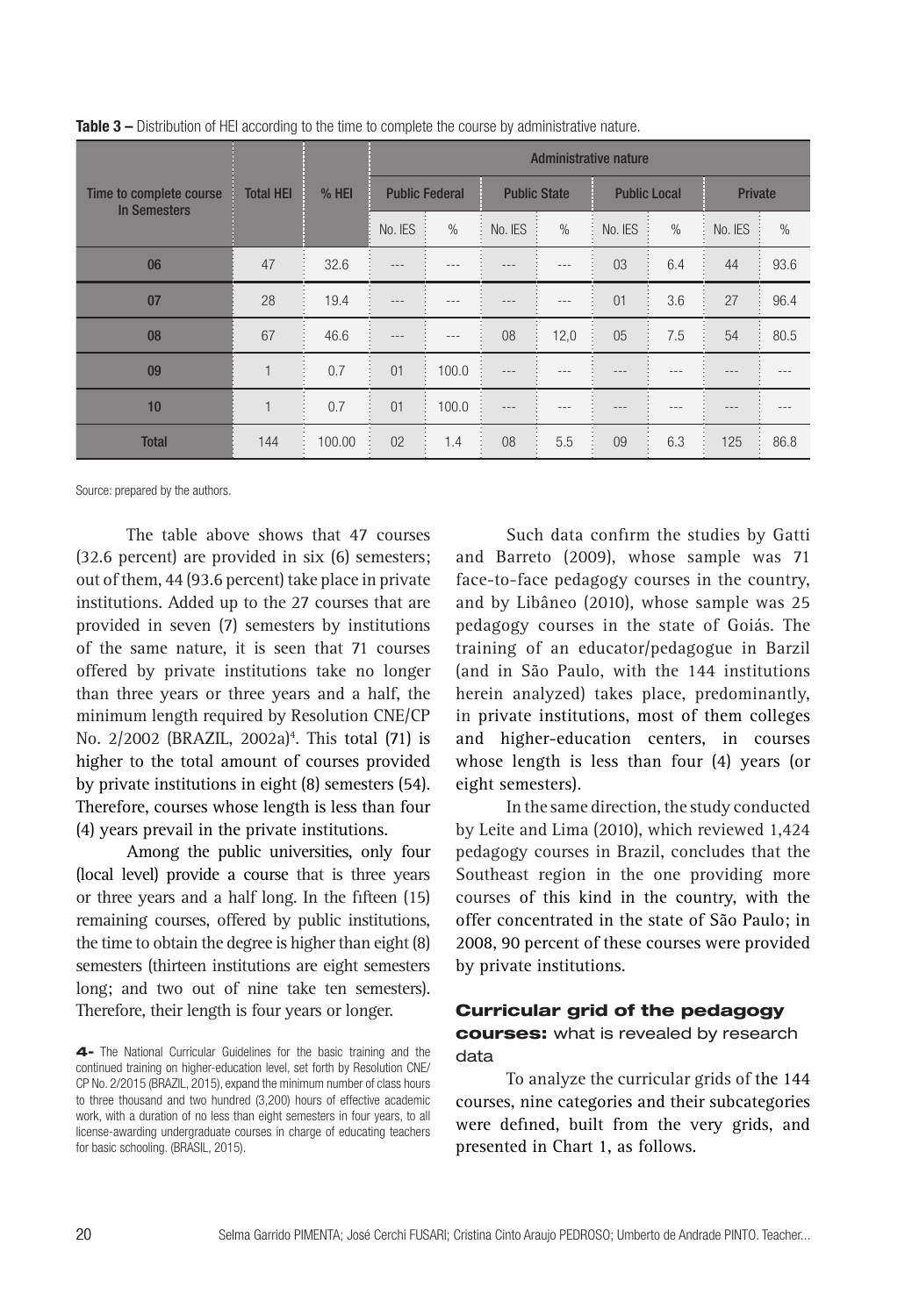| Categorias                                                                                                         | Regarding the class hours<br>(Grand total: 402,440 h) | <b>Regarding the disciplines</b><br>(Grand total: 7,203 disciplines) |  |
|--------------------------------------------------------------------------------------------------------------------|-------------------------------------------------------|----------------------------------------------------------------------|--|
| 1. Knowledge associated with theoretical foundations of education                                                  | 16.41%                                                | 15.58%                                                               |  |
| 2. Knowledge associated with the educational systems                                                               | 5.4%                                                  | 5.34%                                                                |  |
| 3. Knowledge associated with professional training of a teacher                                                    | 38.12%                                                | 36.92                                                                |  |
| 3.1 Knowledge associated with disciplines with no specification of the<br>schooling level                          | 23.77%                                                | 23.42%                                                               |  |
| 3.2 Knowledge associated with child education (preschool)                                                          | 4.63                                                  | 4.43                                                                 |  |
| 3.2.1 Disciplinary areas/languages in child education (preschool)                                                  | 2.41%                                                 | 2.36%                                                                |  |
| 3.2.2 Other types of knowledge in child education                                                                  | 2.22%                                                 | 2.07%                                                                |  |
| 3.3 Knowledge associated with the early years of elementary schooling                                              | 1.65%                                                 | 1.68                                                                 |  |
| 3.3.1 Disciplinary areas in elementary/middle schooling                                                            | 1.20%                                                 | 1.24%                                                                |  |
| 3.3.2 Other types of knowledge in elementary/middle schooling                                                      | 0.45%                                                 | 0.44%                                                                |  |
| 3.4 Knowledge associated with preschool and elementary/middle school                                               | 1.43%                                                 | 1.19%                                                                |  |
| 3.5 Knowledge associated with didactics                                                                            | 6.64%                                                 | 6.19%                                                                |  |
| 4. Knowledge associated with educational management                                                                | 6.73                                                  | 6.35                                                                 |  |
| 4.1 Associated with the school                                                                                     | 6.37%                                                 | 6.03%                                                                |  |
| 4.2 Associated with non-schooled environments                                                                      | 0.36%                                                 | 0.32%                                                                |  |
| 5. Knowledge associated with supervised internship and teaching<br>practices                                       | 4.57%                                                 | 4.87%                                                                |  |
| 5.1 With no specification of school level                                                                          | 3.13%                                                 | 3.53%                                                                |  |
| 5.2 With specification of school level                                                                             | 1.44%                                                 | 1.31                                                                 |  |
| 5.2.1 Knowledge associated with internship and teaching practices in<br>preschool                                  | 0.53%                                                 | 0.42%                                                                |  |
| 5.2.2 Knowledge associated with internship and teaching practices in<br>elementary/middle school                   | 0.54%                                                 | 0.47%                                                                |  |
| 5.2.3 Knowledge associated with internship in educational management                                               | 0.37%                                                 | 0.42%                                                                |  |
| 6. Knowledge of research and final graduation paper                                                                | 6.78%                                                 | 7.47%                                                                |  |
| 7. Knowledge associated with types of schooling, differences, diversity,<br>and linguistic and cultural minorities | 8.10%                                                 | 8.51%                                                                |  |
| 8. Integrating knowledge                                                                                           | 2.61%                                                 | 2.33%                                                                |  |
| 9. Other types of knowledge                                                                                        | 11.05%                                                | 12.68%                                                               |  |
| Total                                                                                                              | 100.00%                                               | 100.00%                                                              |  |

**Chart 1 –** Percentage distribution of the number of class hours and the number of disciplines in each category, in relation to the grand totals of the mass of courses.

Source: prepared by the authors.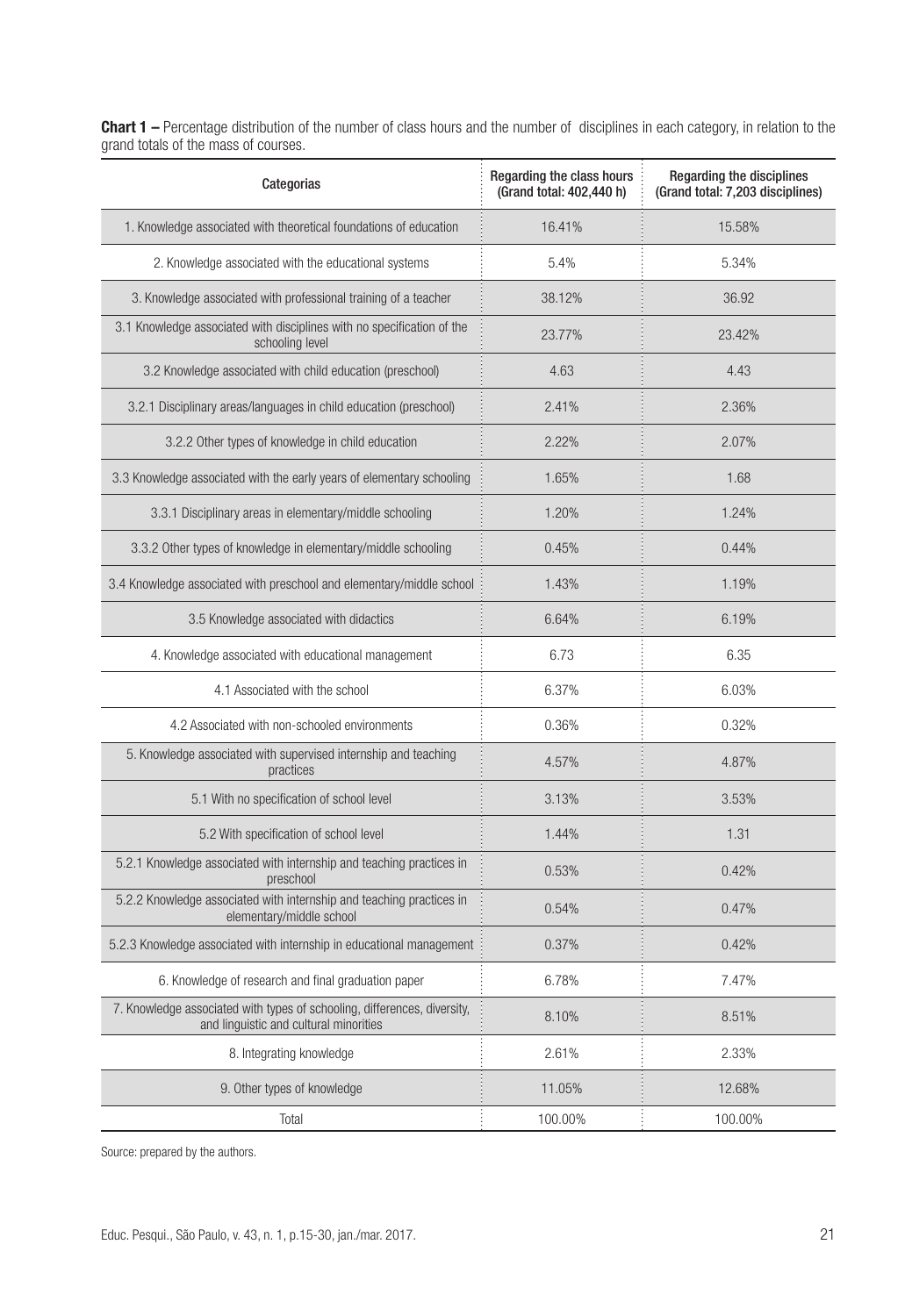The initial analysis of Chart 1 allows to see a great amount and diversity of disciplines delivered by the courses herein investigated, many of them with no adherence to teaching and the key issues of the early grades of basic schooling. It suggests a wide, scattered and imprecise profile of the students completing such courses, defined in compliance with the National Curricular Guidelines for pedagogy course (BRAZIL, 2006).

Detailed analysis of the categories displayed in the chart shows that the category *Knowledge associated with the professional training of a teacher* represents the highest percentage – around 38 percent of the total class hours – among the categories described. It encompasses disciplines associated with curricular contents (Portuguese language, mathematics, history, geography, science, art, physical education, literacy, body movement, oral and written language, nature and society, for example), usually linked to their respective methods of teaching, as well as other contents associated with teaching practice in child education (preschool) and the early grades of elementary schooling. However, it can be seen that out of this percentage of professional types of knowledge, most of them, 23.77 percent (related to class hours), and 23.42 percent (related to the number of disciplines), do not specify whether they refer to the training for the early grades of elementary school or for preschool.

The second highest percentage refers to the category *Knowledge associated with theoretical foundation of education*, with 16.41 percent. Although this percentage may seem meaningful, possibly it is not sufficient to ensure the basic training of a teacher for the educational area, since it is a extremely complex area which requires multiple references in different scientific fields, such as sociology and philosophy of education, for example.

The third highest percentage (11.05 percent) refers to the category *Other types of knowledge.* It is striking that this percentage is made up of disciplines that did not fit in any of the former eight categories. Examples of disciplines in this categories are: education and law; theological anthropology; media used in education; introduction to the critique of knowledge; biblical Christian worldview; Christian anthropology; foundations of Christianity; social movements; biblical interpretation of history; science and religion; Christian and professional ethics; religiosity and professional skills; methodology for teaching literacy using the bible; entrepreneurship, sustainability environmental education; interpersonal and group relations; images of ethics in education; notions of epidemiology and public health; school, community and social movements; learning and human rights; online games; psychosocial dynamics in education; education, work and citizenry; new education technologies: technological mediation; media and teaching; psycho pedagogy; phonetics and phonology; educational laws; eco-pedagogy; education in values, among others. One may say that this diversity of disciplines does not point to a favorable aspect of the curriculum grids, as instead it leads to dispersion in the basic training of a pedagogue and of a teacher.

The categories *Knowledge associated with educational systems* and *Knowledge associated with educational management*  are not quite represented in class hours and number of disciplines, as shows Chart 1. This information is disturbing since the field of knowledge associated with these categories, when dealing with the organization of the educational systems and curriculum policies, may contribute to educate the teacher with a critical view. Specifically regarding the latter category it should be emphasized that, according to the data we have found, the training of an educational manager, both for the school context and for the non-school environments is severely undermined in the courses investigated.

The category *Knowledge associated with supervised internship and teaching practice*  includes the disciplines related to supervised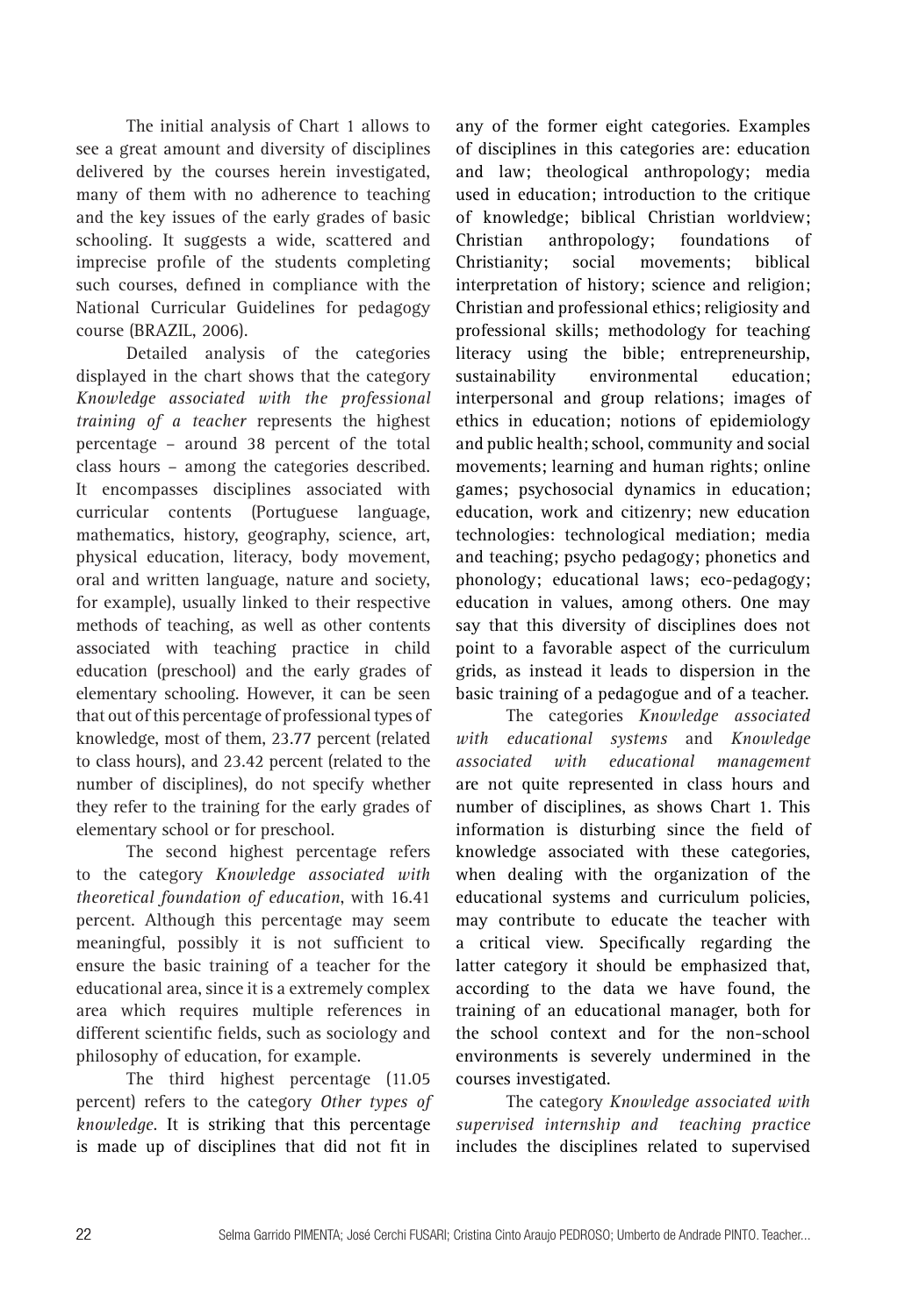internship and teaching practices. Through such category we attempted to identify within the curricular grids the existence of effective moments of guidance and supervision towards internship and teaching practice. It is salutary to express the complexity of investigating this field, as the curriculum grids have disciplines related to curricular internships, but they also have the specific, mandatory curricular internship amidst the other disciplines. Thus, the selection for this category included only the disciplines that explicitly were related to supervision and guidance of the internship or the teaching practices, and therefore it did not encompass the mandatory internship that must be done by the students. It was possible to find that approximately half the institutions we investigated do not dedicate any discipline intended for the supervision and monitoring of the internships.

The category *Knowledge of research activities and final graduation paper* represents only 6.78 percent of the total class hours and 7.47 percent of the total disciplines. The variety in the names of disciplines in this category points to a greater concern by the courses with the knowledge associated with the methodological organization of scientific work rather than with the training of a teacher towards research, as advanced studies in the area have shown (GHEDIN et al., 2015).

In the category *Knoweledge associated with types of schooling, differences, diversity and linguistic and cultural minorities* are the disciplines dealing with the different type of teaching and schooling and also the differences, diversity and linguistic and cultural minorities. The presence of these disciplines in the courses we have analyzed possibly results from legislation that has recommended providing contents related to these topics in the pedagogy courses, such as for example, Acts No. 11,645/2008 (BRAZIL, 2008) and 10,639/2003 (BRAZIL, 2003), with set forth the guidelines and grounds for the national education intended to include in the official curriculum of the educational

systems the compulsory requirement of the topic Afro-Brazilian and Indian History and Culture; Decree No. 7611/2011 (BRAZIL, 2011), which emphasizes the right of disabled people to be schooled within the general educational system and the need for teacher training in the perspective of inclusive education; Act No. 10436/2002 (BRAZIL, 2002b) and Decree No. 5626/2005 (BRAZIL, 2005) which, respectively, acknowledge the Brazilian sign language as an official means of communication and expression of the deaf communities in Brazil and recommend to implement it as a mandatory discipline in the teacher education courses, and the National Curricular Guidelines for the pedagogy course (BRAZIL, 2006) which recommends the training of a pedagogue/educator to serve also in youth and adulta. However, they count on disciplines and class hours for each of these fields that are insufficient to ensure the training of a teacher to work in the different types of schooling/ teaching and with different specialties.

The category *Integrating knowledge was* included with the purpose of analyzing the curricular grids in order to find in the courses a perspective of a curricular model that would be integrating or interdisciplinary. The index we have found was too low, and this shows that the prevalence in courses we investigated of a disciplinary view which, in general, leads to a fragment handling of the schooled knowledge in the early grades, and this makes it hard for the teachers to work in such manner.

Regarding the professional training of a pedagogue/educator, the 2006 DCNCP define a wide spectrum: child education (preschool), educational management, special education, inclusive education, linguistic and cultural minorities, education in rural areas, youth and adult education, indigenous education, environmental education and non-schooled education. In the opinion reports preceding the DCNCP appears the intention that a scattered professional training of pedagogues/educators will be overcome to be translated in the qualifications then called at the time school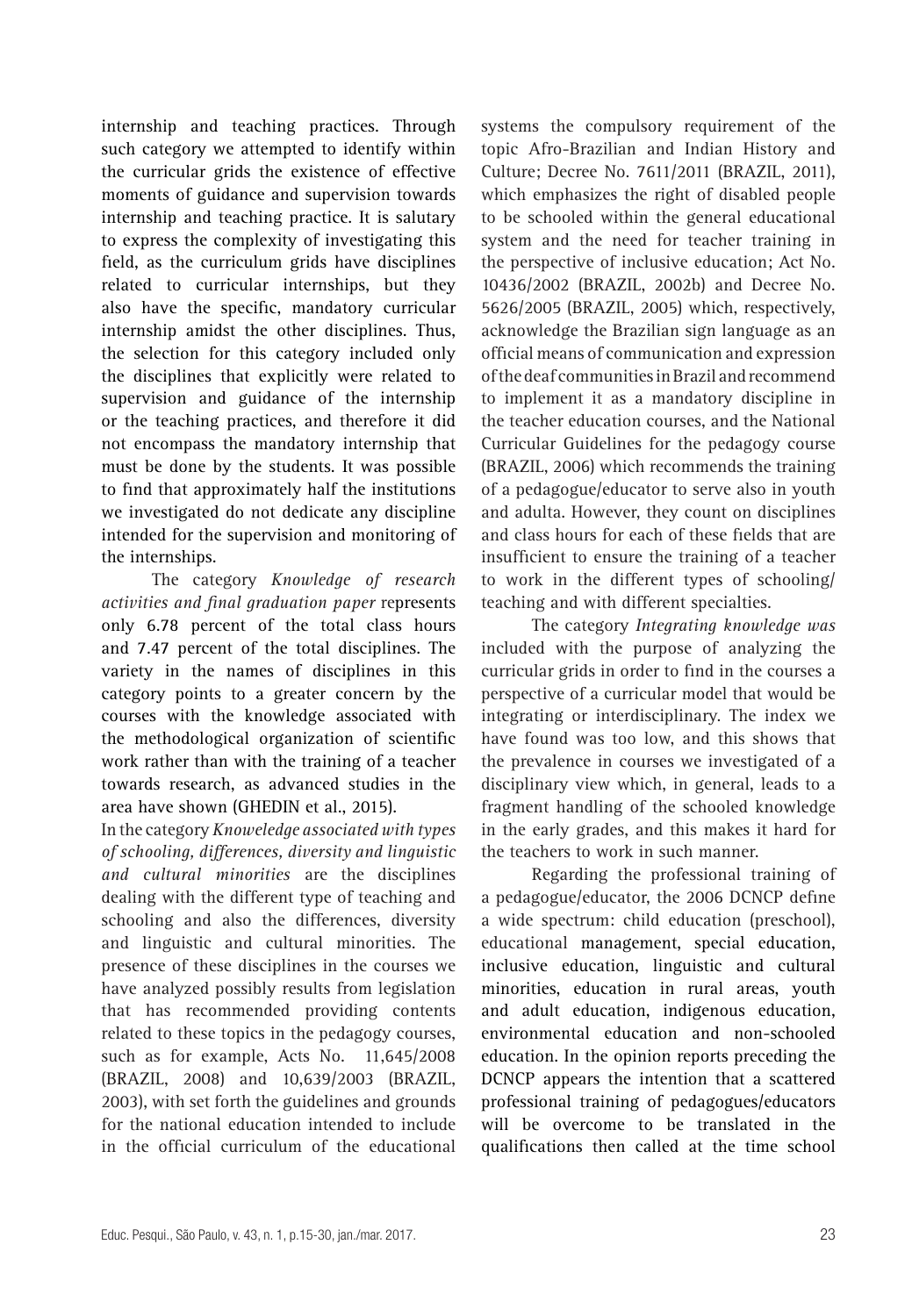supervision, educational guidance, school management and special education.

It can also be seen that the Higher Education Institutions provide disciplines in the areas of mathematics, Portuguese language and instrumental use of Information Technology possibly with the purpose of meeting the gaps in basic schooling experienced by students entering the pedagogy courses.

This set of aspects illustrates the diffusion and dispersion found in the training of a pedagogue/educator, which ends up making it unfeasible to provide a solid education for a multipurpose teacher for the early grades of elementary school and preschool.

This evidence calls for an urgent change in the national curricular guidelines for the pedagogy courses. If not due to other reasons, due to the aspects that the research results clearly reveal: the fragility of the professional status of pedagogue/educators who, somehow, get to work in the schools as multipurpose teachers. And, above all, because they have been trained in such fragile ways, they will hardly be able to lead teaching and learning processes that may contribute to an emancipatory, formative quality for all children, youths and adults that attend the early grades of basic education.

## Pedagogy courses: possible ways to improve them

Concerned with the scenario previously described, we would like to suggest a few theoretical contributions that result from our studies about teacher education and training.

## The multipurpose teacher and the interdisciplinary approach

Research data reveal that there is a prevailing disciplinary approach in the courses that causes the training of a teaching pedagogue to be scattered and fragile in his/ her work in the early grades of elementary school and preschool. Such teacher is still seen as a multipurpose teacher, originally thought to be like this. However, the issue of training a multipurpose teacher has vanished from the pedagogy courses, from the debates, from the studies and from the legislation. Why? Is it a minor issue? Does it make sense to speak of multi-skilling today? Are teachers working in preschool and the early grades of elementary school no longer multipurpose teachers?

In our opinion, it seems necessary to discuss this issue in the context of curriculum grids that are fragmented into disciplines. It is suitable to enquire about the advancements in the curriculum area which push towards an interdisciplinary view. Would an interdisciplinary pedagogy course fix the problem of fragmentation in the training of teaching pedagogues in order to providing him with the professional skills of multipurpose teacher?

In the curricular grids we have examined we found an approximate rate of 2 percent of disciplines that express some curricular model that could be called more integrating or more interdisciplinary, by implementing integrating projects and/or activities through with the students may utilize the learning they have constructed in the different disciplines. We understand that if the curricular models does not include such characteristics, it may move to the students the responsibility for an action that is inherent to the training of a multipurpose teacher, that is, the integration between fields of knowledge that arise from different areas of expertise.

## On the diversity of disciplines or the lack of focus

The courses rely on a broad range of countless and diversified disciplines, possibly for the purpose of preparing the pedagogue in his/her work in several areas, provide the education formerly conducted by the old qualifications and also meet the legislation and policies that are specific and supplementary to the National Curricular Guidelines for the training of pedagogues and other social demands required by his/her work.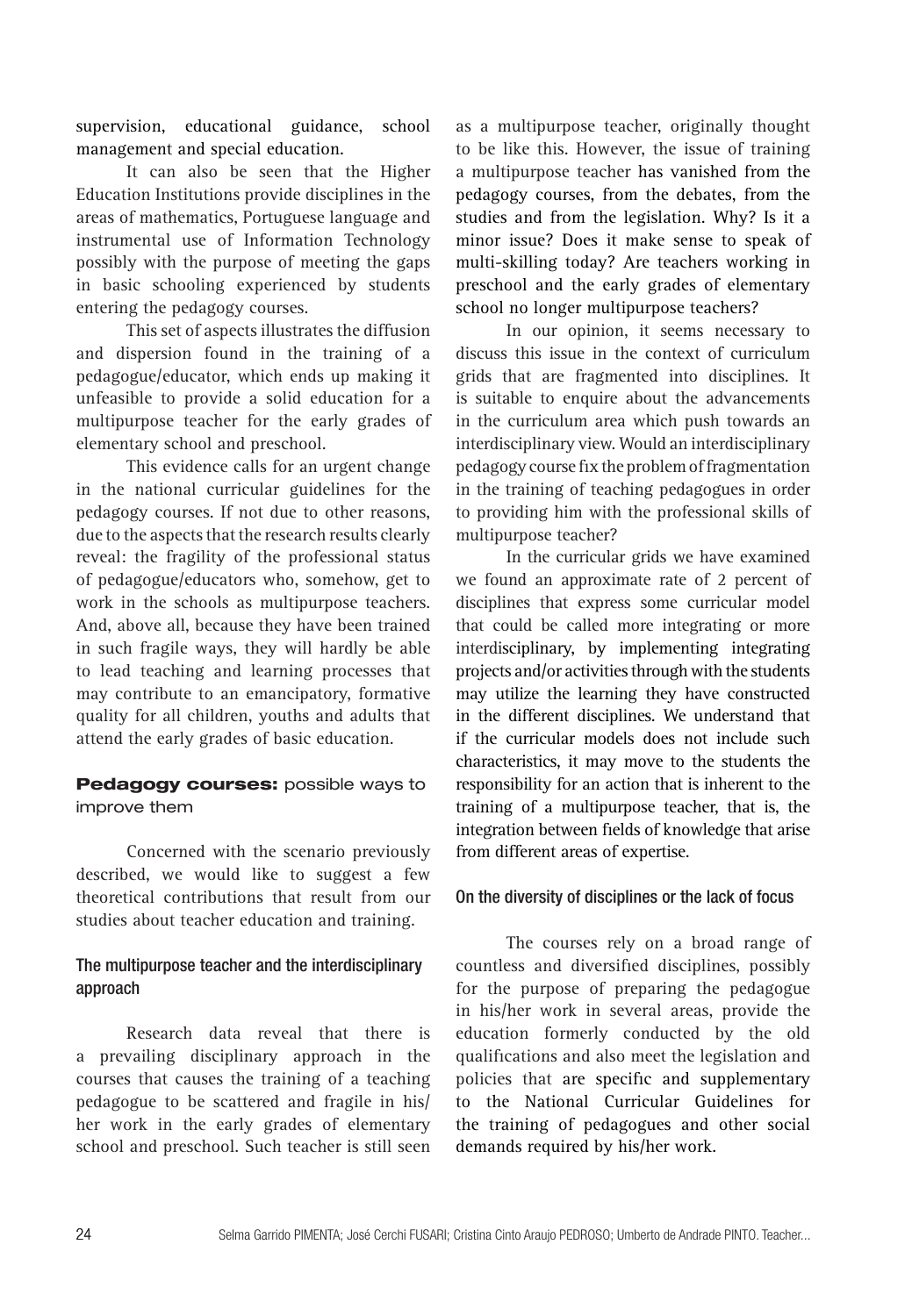In this context it should be asked: what if the pedagogue is trained to be school professional (which includes teaching in the aforementioned early grades) and, in case he or she happens to get a job in some specific area of the social field of education (for example, special education, linguistic and cultural minorities, education in rural areas, youth and adult education, indigenous education, environmental education, information and communication technology), could go back to the educating/training institutions so that he/ she could improve skills in the area he or she is now working at? Or even if, in the schools of education (which, by their nature, should not be limited to provide the pedagogy course only), students could take formative paths that are in dialogue and are diversified according to the social, regional demands stated in the political pedagogical project of the educating institutions?

What we have found is that in some institutions one or two disciplines are offered to meet what the DCNCP define as required for the minorities, diversities, types of teaching and schooling etc. Such curricular configuration leads to a generalist formation, that is diffuse and superficial, because merely providing one or two disciplines is not enough to ensure quality education and training with the necessary improvements.

The diversity of disciplines may also reveal an attempt by the institution to provide training both for the teacher in child care and for the early grades of elementary school, and as the educational manager who works in schooled and non-schooled contexts. However, emphasis is on the training of the teacher for the early grades, since the knowledge associated with professional teacher training (disciplinary areas) correspond to 38 percent of the disciplines, the highest index in the set of class hours within the curricular grids. Yet, we understand that this index (Knowledge associated with professional teacher training) is quite less than half the class hours, insufficient for the direct or indirect treatment of the school knowledge needed in the education that early grade students are entitled to. It is also insufficient when considering how complex teaching a child is.

# A teaching pedagogue or a generalist pedagogue

Training the teacher and the pedagogue is what has been defined for the pedagogy courses. However, considering how complex and wide are those professions, it is crystalclear in the research data that this training is generalizing and superficial, and it does not educate (well) either the pedagogue or the teacher.

Although the prevalence of disciplines associated with the specific knowledge of teacher education has been identified, one realizes that they compete for a place, within the curriculum, with the disciplines of other clusters of knowledge that, allegedly, would provide the formation of the generalist pedagogue, that is, the teacher and the pedagogue. Or the pedagogue, according to Libâneo (1998), who sees that the pedagogy professional is different from the teaching professional, since every teacher could consider him/herself as a pedagogue *lato sensu* pedagogue. Still in Libâneo´s opinion, the pedagogical work (the professional skills in a broad range of educative practices) is different form the teaching actions (the peculiar form that the pedagogical work takes in the classroom).

The study by Leite and Lima (2010) highlights such identity contradiction in the pedagogy courses: training the pedagogue versus training the teacher. The authors say that, since they have been set forth in 1939, the legislation has been modified, with a strong presence of teaching, but they still face great difficulties when defining their identity. What is expressed in the diversity of the purposes taken by the current DCN helps comprehend quite well the quality of the training and encumbers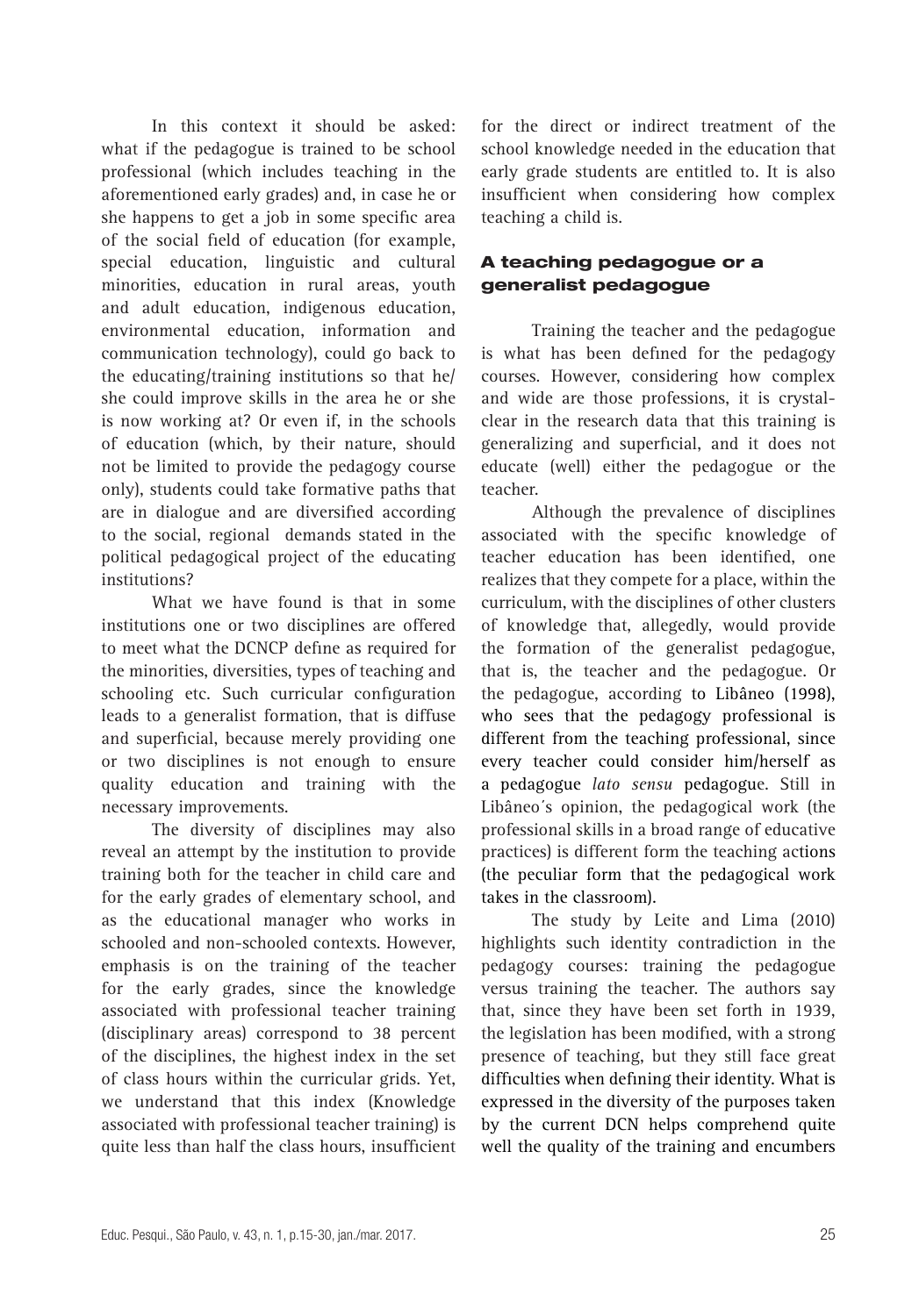pedagogical projects that are emancipating and committed to the responsibility of making the school a partner in the nation´s social, economic and cultural democratization.

## On training the teacher for the early grades or for child education (preschool)

Research results reveal a tendency in the courses investigated of focusing teacher training for the early grades to the detriment of the training to work in child care, an area that has slowly gained curricular space, since it is relatively new in higher education. The presence of disciplines associated with this level of schooling may indicate some commitment by the courses towards higher education of the professional who will work with small children, in daycare and preschools, overcoming the formative proposal of the high-school and normal school training.

## What about the didactics in the training of pedagogues and teachers?

Regarding didactics, a discipline intended to cooperate with the training of teachers on the study of teaching and learning processes taking place between the teacher and the students, what is the situation in the pedagogy courses we have analyzed? It is noted that didactics is present in only 6.64 percent of the class hours.

If we agree that, as the area of pedagogy,

[...] the object of investigation of Didactics is teaching. Considering it an educational practice in historically located situations means to examine it in the social contexts where it is implemented – in classes and in other teaching situations in the different areas of knowledge, in the schools, in the educational systems, in the cultures, in societies – setting the connection between them. The new possibilities of didactics are emerging from the investigations on *teaching as a social living practice*  (PIMENTA, 2010, p. 17).

Thus, we must enquire about the problems arising from the near absence of this discipline in the pedagogy courses that are meant for the training of teachers.

Didatics play a crucial role in the pedagogy courses, as Libâneo (1994, p. 25) puts it: "[it] is the main branch of studies in Pedagogy... [which] investigates the fundamentals, conditions and ways of conducting instruction and teaching". However, in the data we have obtained, both regarding the total disciplines offered in the curricular grids and in the class hours, this discipline represents only 6% of the course.

## On training pedagogues to participate in educational management

Are the pedagogy courses in the state of São Paulo training their pedagogues to take part in the organization and management of educational systems and institutions, in schooled and non-schooled environments?

Such intention, as defined in the DCN, was seen in the curricular grids in a particular way: the percentage of class hours associated with disciplines in this category in relation to the total class hours of the courses was 6.73 percent, sorted out as follows: 6.37 percent for the knowledge about school and only 0.36 percent for disciplines related to the management area in non-schooled contexts. These disciplines turned out to be ones least provided, although they were present in all grids analyzed.

## Why?

A possible assumption is that it shows a variety of concepts often supported by previous normative guidelines such as, for example, the Higher-Education Institutions (HEI) that divide the training of managers into the following disciplines: school management, pedagogical coordination, school supervision, academic guidance, which is characterized by fragmentation among the different attributes of each educational manager, but with a tendency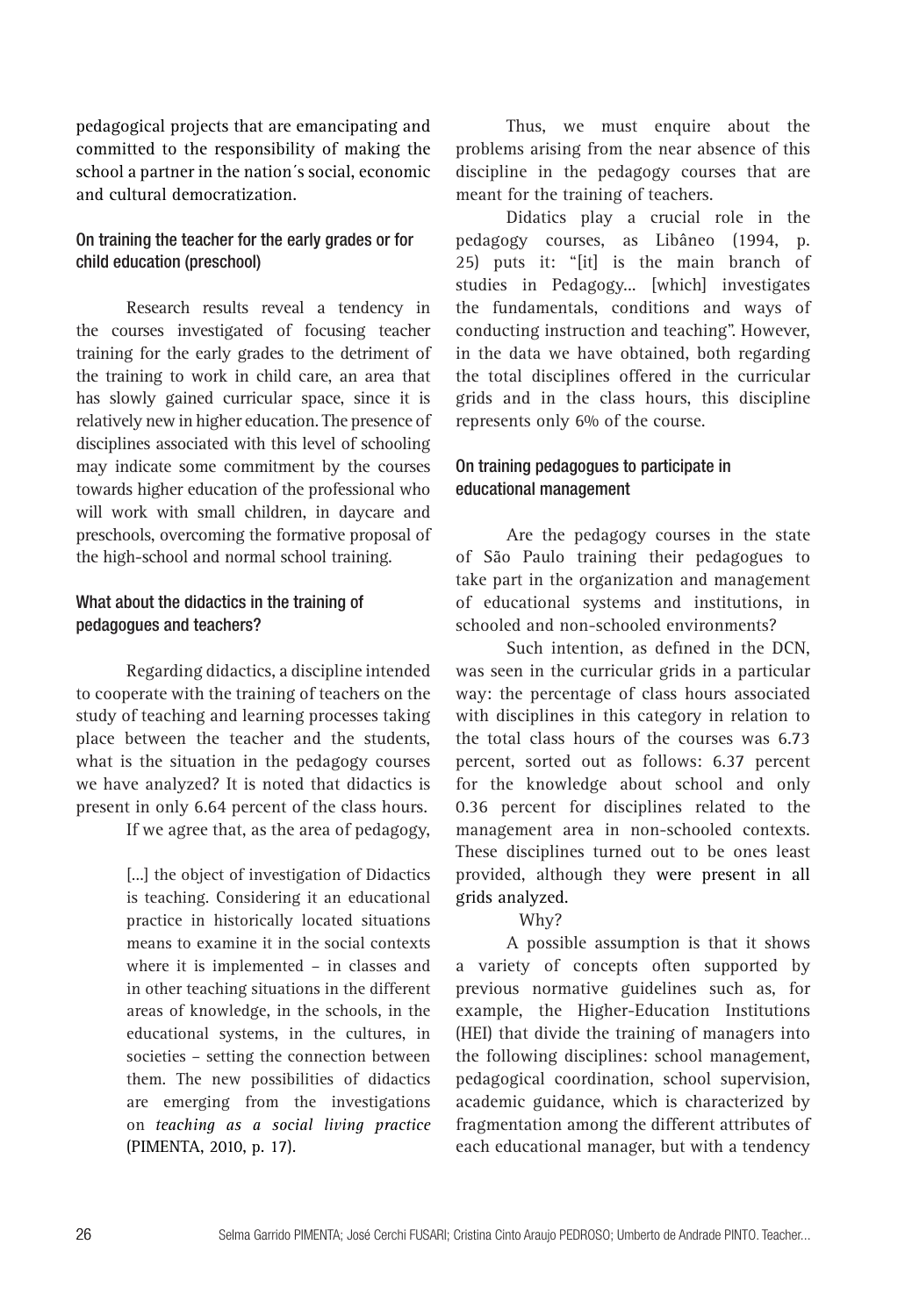of touching the specificity of each job. Thus, some HEIs are maintaining some disciplines aimed at the old qualifications that should be provided by a pedagogy course, still in compliance with the 1969 Technical Report 252, based however on the current National Guidelines, of 2006, also insufficient to actually train a pedagogue, *stricto sensu.*

## On the heterogeneousness in the names of the disciplines provided

How can we understand this? What is the meaning of that?

The enormous diversity and heterogeneousness in the names of disciplines may be explained by the disputes occurring in the field of education, tensioned by the emerging areas and which reveal to be mostly related to the possible jobs in the labor market for professional pedagogues. In addition to the findings of studies that demonstrate that the social and financial downgrade and the persistent and precarious working conditions and careers of teachers in Brazil. The drop in the number of applicants to the pedagogy courses is becoming sharp since the beginning of the 21<sup>st</sup> century. After all, students ask themselves: what would be my profession when I graduate? Many do not wish to be a teacher. The institutions, in turn, try to be more attractive by offering countless (and disperse) disciplines that might place their ex-students in conditions to find some other job or role in the area, or not.

The current DCN foster such heterogeneousness.

On supervised internship: 300 or 400 hours? A quasi absence, a legal disobedience, and a way of ignoring reality towards which pedagogues are trained?

Although the minimum internship hours was present in the curricular grids we have analyzed, in compliance with what is set forth by the DCN (300 hours) for the pedagogy courses,

50 percent of them do not provide a discipline whose name refers to internship supervision and guidance or teaching practice. Among those who had disciplines associated with internship, only 27 percent out of 144 specified whether the discipline was intended for internship in preschool, elementary/middle school or educational management, and the offering in this share of Higher Education Instituions (HEI) was balanced and did not prioritize any of these aspects of professional training.

The fact that approximately half of HEIs did not provide disciplines associated with internship and less than 30 percent specified what it was intended for, seems to be an indication of little concern in fully complying with CNE Opinion Report No. 27 (BRAZIL, 2001) related to internship in the several areas where a pedagogue is supposed to work, for example, as a teacher or as a manager. Such data may also be a sign that the internship is provided by course regardless of the discipline and without the necessary links.

We also emphasize that CNE/CP Resolution No. 02/2002 (BRAZIL, 2002a) stipulates 400 hours of practice as a curricular component to all license-granting degrees (including pedagogy) to be experience along the course; and 400 hours of supervised curricular internship starting after the second half of the course. These guidelines have not been complied with by the pedagogy licensegranting courses.

Despite the advancement of defining the beginning of the supervised internship in the second half of the course, as it may get undergraduates to get closer to the school reality and the educative, pedagogic, and teaching practices, and no longer by the end of the course as it used to happe, this Resolution ends up dichotomizing and confusing internship and practice, causing severe misunderstandings in teacher training and leading to poor pedagogic activities and a poor comprehension of the school contexts.

Alhtough, in this study, we did not characterize the courses according to the shift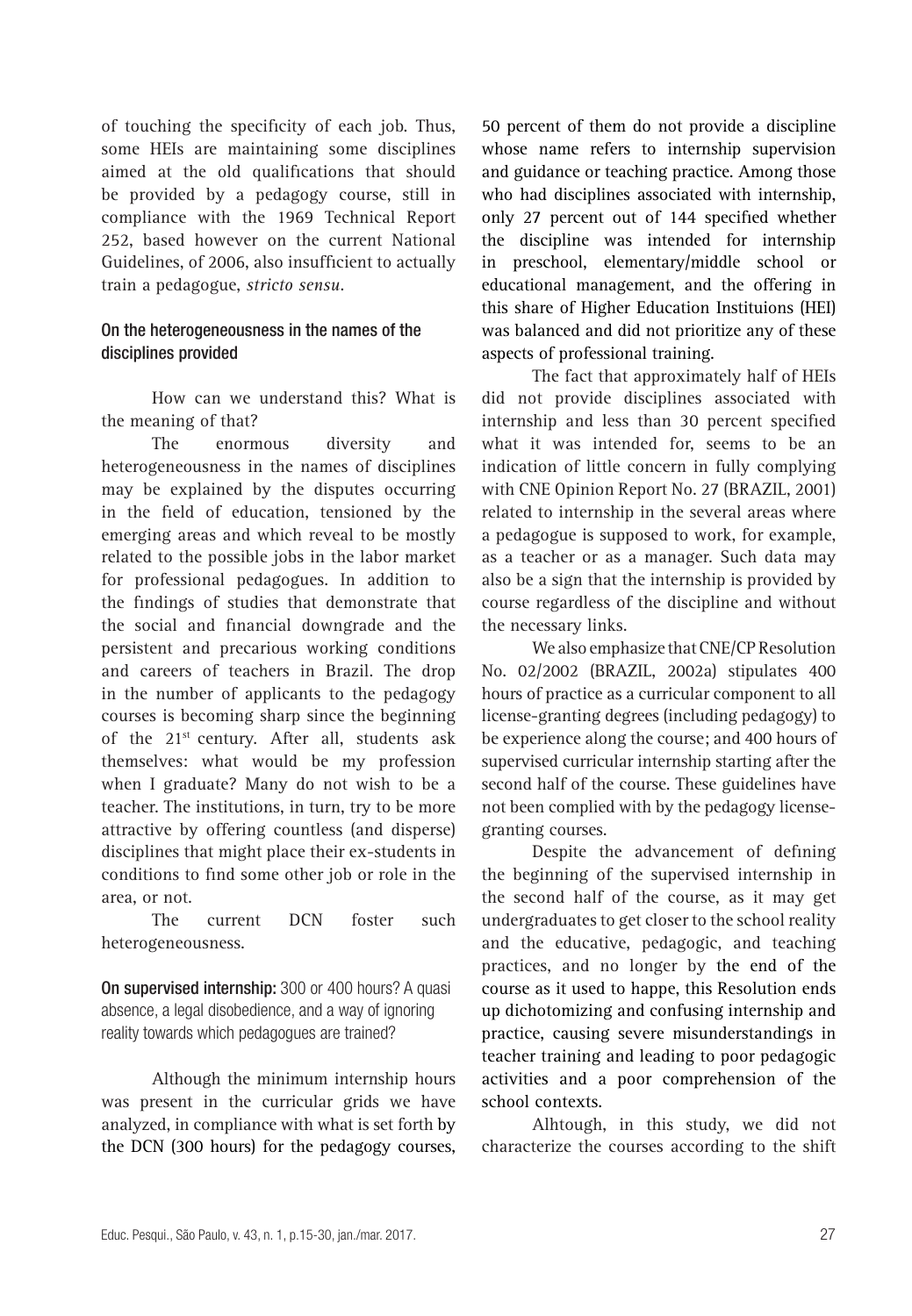they were offered (during the day or at night), the cooperation by Leite and Lima (2010) is important as they analyzed 1,424 pedagogy courses throughout Brazil crossing the night shift with internship. The authors found that most pedagogy courses are provided in the night shift, and this may adversely affect an internship in the early grades of elementary school and preschool.

Several studies suggest it is possible to overcome the dichotomy between internship and practice if one:

> [...] understands internship and practice in the sight of unity, by which both have an investigative nature, that is, investigation is taken as a basic instrument to ensure students to get closer to reality and to think over what is going on in the school [based on the theoretical tools provided by the course], and it also brings to the students, teachers-to-be the idea of research as formative principle of teaching and this contributes to the construction of a teacher´s identity (ALMEIDA; PIMENTA, 2014, p. 32).

Thus we also agree with Pimenta and Lima (2006), who see research during internship as a method of educating and training future teachers. This view translates into the mobilization of studies that allow for the expansion and analysis of contexts where internships take place, as well as it helps interns to acquire the atitude and the skills of a researcher in the situations they go through during the internship. Doing so they will think of projects that allow them to simultaneously underdstand and problematize the situations they observe. Research during internship and internship as an opportunity to do research open the way for the education of a teacher who is critical, reflexive and research: this is the great challenge of the curricular proposals for teacher education courses.

For such, internship should be hub for the entire curriculum, starting with a close look

at the schools. Thus, jit should begin when the course begins and take the reality of school as object of research for the whole set of das disciplines, and go back to reality with proposals of how to overcome the problems found that prevent schooling from being emancipatory and with quality for all.

#### Closing comments

The curricular grids of the pedagogy course face the same problems identified in the DCN, that is, the fact that the pedagogical field is undefined and there is a scattering of the object of pedagogy ando f the teacher´s work as a profession. As a result, most courses cannot cope with the task of training neither a pedagogue nor a a teacher for the early grades of elementary school and for preschool.

Looking at the data we obtained, it will be possible to think of other intersections, considering the same categories that have guided this study, as for example: a separate analysis of the courses provided online (distance education); the analysis of courses that are offered at night, and others.

Last, the results of this study seek to contribute with the debate and research on the education and training of multipurpose teachers for preschool and elementary school, as well as for the public policies in this area, especially, the National Education Council (CNE) and the State Education Councils (CEE) and for the review of the National Curricular Guidelines of the pedagogy courses. It also intends to add up to the results of other recent studies which have examined the profile and perspectives of students who register in the pedagogy courses (GOMES, 2014; OLIVEIRA, 2013; MARIN; GIOVANNI, 2013; MARIN, 2014).

Based on the results of this study, we suggest some possible ways for further investigation:

• analyze what is proposed in the study program of the disciplines concerning the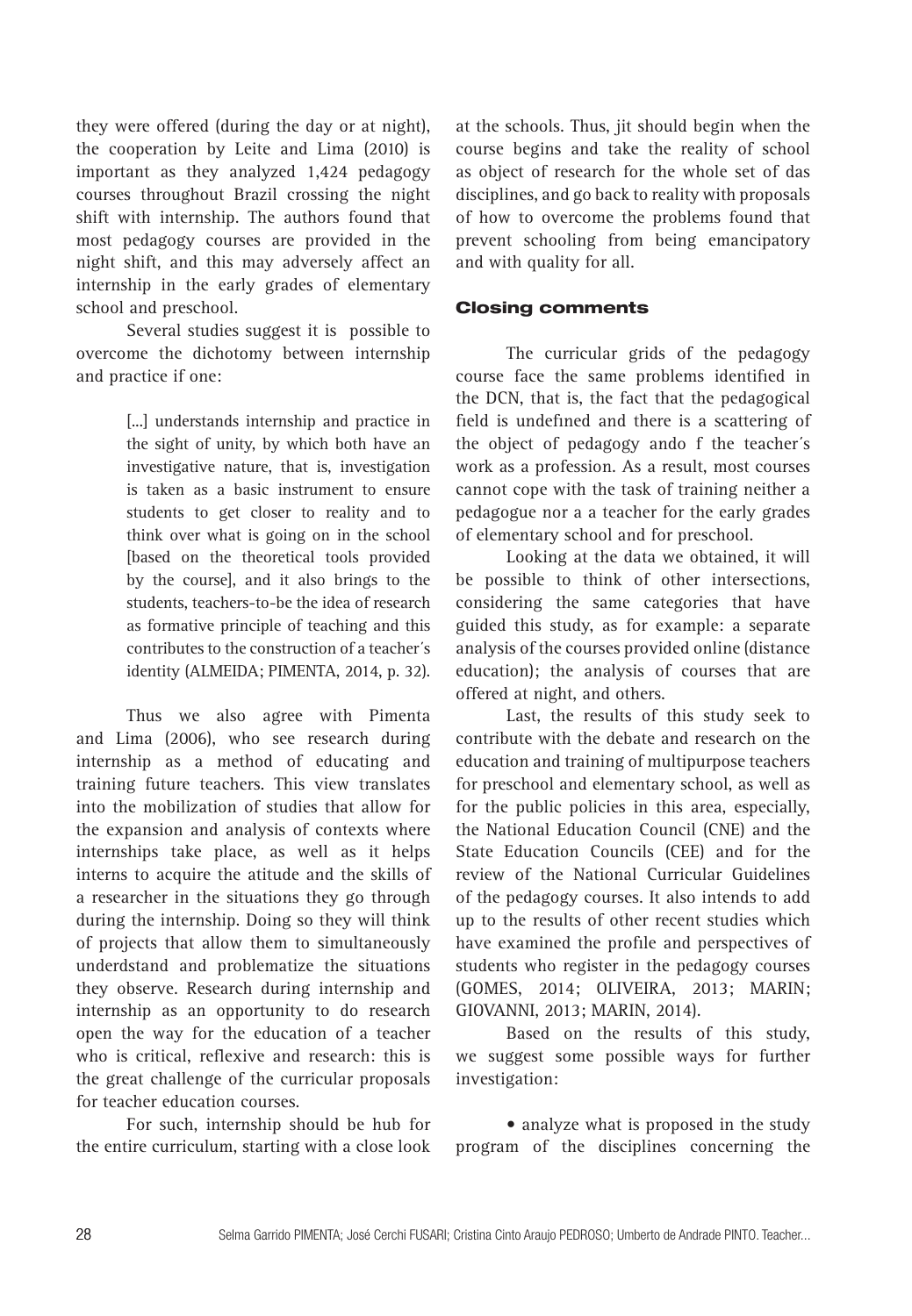objectives, the contents, the formative practices and the theoretical framework;

• through study cases, take an in-depth analysis of some pedagogical projects of the courses, which by their curricular grids turned out to be an advancement in terms of conducting a training based on interdisciplinarity and transdisciplinarity, as most of them are committed to teaching in the perspective of the multipurpose teacher;

• proceed with the analysis of the curricular grids by sorting out the distance (online) courses and the night courses.

Our study allowed us to get to know a significant universe of pedagogy courses provided by public and private institutions in the state of São Paulo. However, it is important to acknowledge the limitations of our research as we did not access, in the stage conducted so far, to the political pedagogical project of the courses and the study program of disciplines. Our findings point out the relevance of going further with the investigation with the purpose of analyzing what is proposed and how the formative practices are effected in the development of the respective courses.

## References

ALMEIDA, Maria Isabel; PIMENTA, Selma Garrido (Org.). Estágio supervisionado na formação docente. São Paulo: Cortez, 2014.

BRASIL. Congresso Nacional. Lei de Diretrizes e Bases da Educação Nacional n. 9394/96. Brasília, DF: Senado Federal, 2005.

BRASIL. Ministério da Educação. Conselho Estadual da Educação. Resolução CNE/CP 1/2006. Institui diretrizes curriculares nacionais para o curso de graduação em pedagogia, licenciatura. Brasília, DF: MEC, 2006. Disponível em: <http://portal.mec. gov.br>. Acesso em: 10 mar. 2010.

BRASIL. Ministério da Educação. Conselho Nacional de Educação. Câmara da Presidência da República. Casa Civil. Decreto nº 7611, de 17 de novembro de 2011. Dispõe sobre a educação especial, o atendimento educacional especializado e dá outras providências. Brasília, DF: MEC, 2011. Disponível em: <www.planaltodogoverno.gov.br>. Acesso em: 10 dez. 2013.

BRASIL. Ministério da Educação. Conselho Nacional de Educação. Conselho Pleno. Parecer CNE/CP nº 27/2001 de 27 de outubro de 2001. Brasília, DF: MEC, 2002. Disponível em: <http://portal.mec.gov.br/cne/arquivos/pdf/>. Acesso em: 10 dez. 2013.

BRASIL. Ministério da Educação. Conselho Nacional de Educação. Conselho Pleno. Resolução CNE/CP nº 2/2002a. Institui a duração e a carga horária dos cursos de licenciatura, de graduação plena, de formação de professores da educação básica em nível superior. Brasília, DF: MEC, 2002. Disponível em: <http://portal.mec.gov.br/cne/arquivos/pdf/>. Acesso em: 10 dez. 2013.

BRASIL. Ministério da Educação. Conselho Nacional de Educação. Conselho Pleno. Resolução CNE/CP nº 2/2015. Define as diretrizes curriculares nacionais para a formação inicial em nível superior (cursos de licenciatura, cursos de formação pedagógica para graduados e cursos de segunda licenciatura) e para a formação continuada. Brasília, DF: MEC, 2015. Disponível em: <http:// portal.mec.gov.br/cne/arquivos/pdf/>. Acesso em: 05 mar. 2015.

BRASIL. Presidência da República. Casa Civil. Decreto 5626/2005. Regulamenta a Lei 10.436, de 24 de abril de 2002, que dispõe sobre a Língua Brasileira de Sinais - Libras, e o art. 18 da Lei 10.098, de 19 de dezembro de 2000. Brasília, DF: Presidência da República, 2005. Disponível em: <www.planaltodogoverno.gov.br>. Acesso em: 10 dez. 2013.

BRASIL. Presidência da República. Casa Civil. Lei 10436/2002b. Dispõe sobre a Língua Brasileira de Sinais - Libras e dá outras providências. Brasília, DF: Presidência da República, 2002. Disponível em: <www.planaltodogoverno.gov.br>. Acesso em: 10 dez. 2013

BRASIL. Presidência da República. Casa Civil. Lei 10639/2003. Altera a Lei 9394, de 20 de dezembro de 1996, que estabelece as diretrizes e bases da educação nacional, para incluir no currículo oficial da Rede de Ensino a obrigatoriedade da temática "História e Cultura Afro-Brasileira", e dá outras providências. Brasília, DF: Presidência da República, 2003. Disponível em: <www. planaltodogoverno.gov.br>. Acesso em: 10 dez. 2013

BRASIL. Presidência da República. Casa Civil. Lei 11645/2008. Altera a Lei 9394 de 20 de dezembro de 1996, modificada pela Lei nº 10.639, de 9 de janeiro de 2003, que estabelece as diretrizes e bases da educação nacional, para incluir no currículo oficial da rede de ensino a obrigatoriedade da temática "História e Cultura Afro-Brasileira e Indígena". Brasília, DF: Presidência da República, 2008. Disponível em: <www.planaltodogoverno.gov.br>. Acesso em: 10 dez. 2013.

FUSARI, José Cerchi; CORTESE, Marlene Pedro. Formação de professores em nível de 2º grau. Cadernos de Pesquisa, São Paulo, n. 68, p. 70-80, 1989.